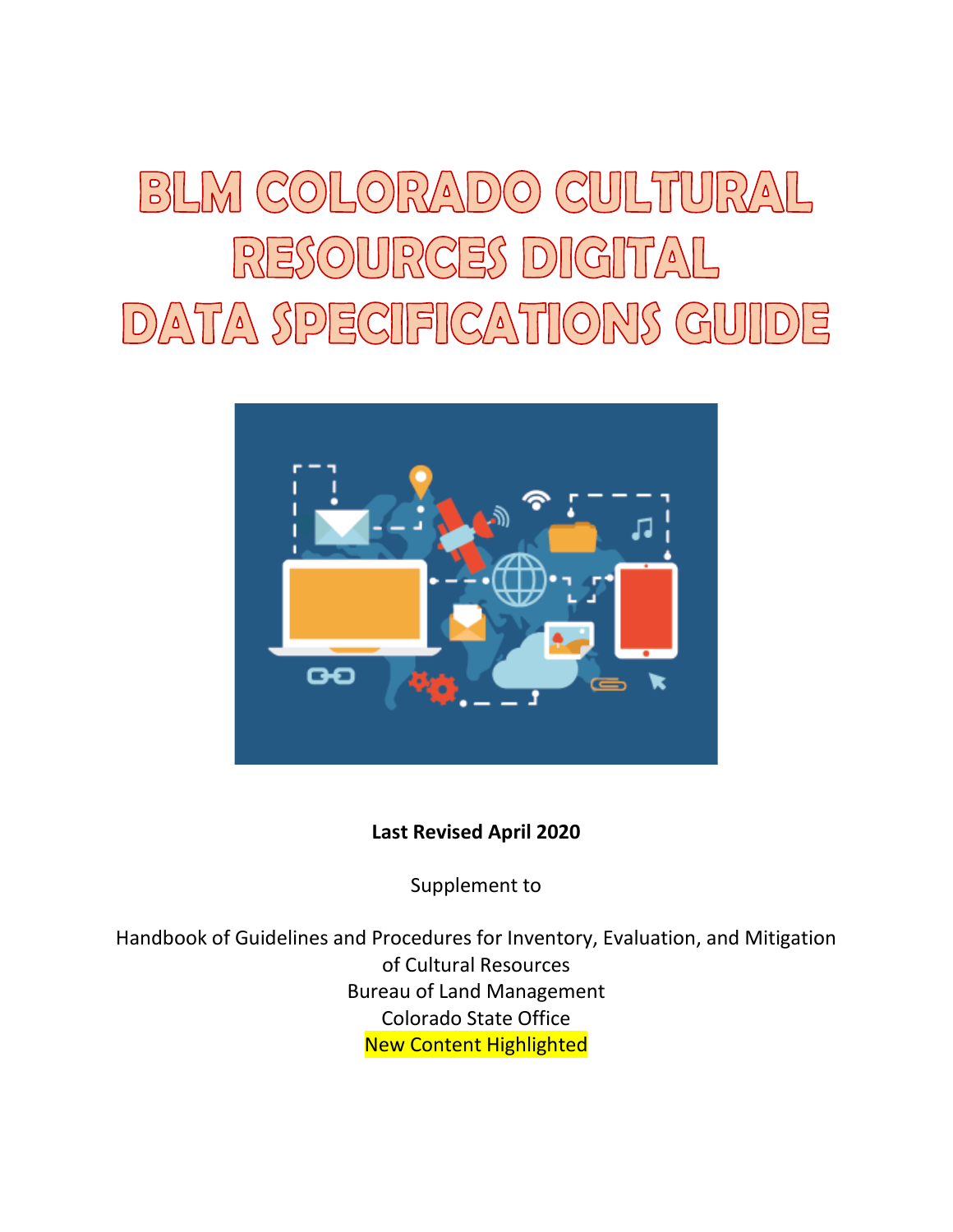# **GPS and GIS Data**

Because of its emphasis on data security, the Colorado OAHP serves as BLM's primary repository for geospatial inventory and site location data. Consequently, BLM and the OAHP operate under the same set of geospatial parameters and digital data requirements. Some field offices have additional requirements. Permittees should request details about these additional requirements from the field office of interest.

## **GPS Data Collection**

Data collected by GPS must meet a ±5 m. accuracy standard. You should independently confirm that the GPS equipment that you are using in the field is correctly recording locational information at the requisite level of accuracy. If the GPS equipment is proving to be inaccurate, or if satellite coverage is not available, you must record sites and isolated finds using hard-copy methods, and create the appropriate shapefiles or geodatabase feature classes upon returning from the field. Differential correction is strongly encouraged, but the resulting data must meet the standards and format outlined below. Do not submit raw correction files.

If you are using a GPS device that does not support shapefile or ESRI file geodatabase formats, you must convert your field data into an acceptable format. BLM will not provide technical support for this process; there are plenty of online references and utilities that serve this purpose (e.g. www.gisconvert.com).

Reminder: Do not leave physical datums in the field unless otherwise instructed. Datums may be used during site recording but must be removed once the field work is completed.

## **GIS Data Format**

BLM will accept geospatial data as either shapefiles or ESRI file geodatabases. Do not submit ESRI personal geodatabases, .kml/.kmz files, or other raw formats. All site and survey boundary data must be submitted as polygons. Do not submit point, line, or polyline data for site or survey boundaries. Some offices may also require submission of the artifact/feature-level point, line, and polygon data. Permittees may request details about these requirements from the field office of interest.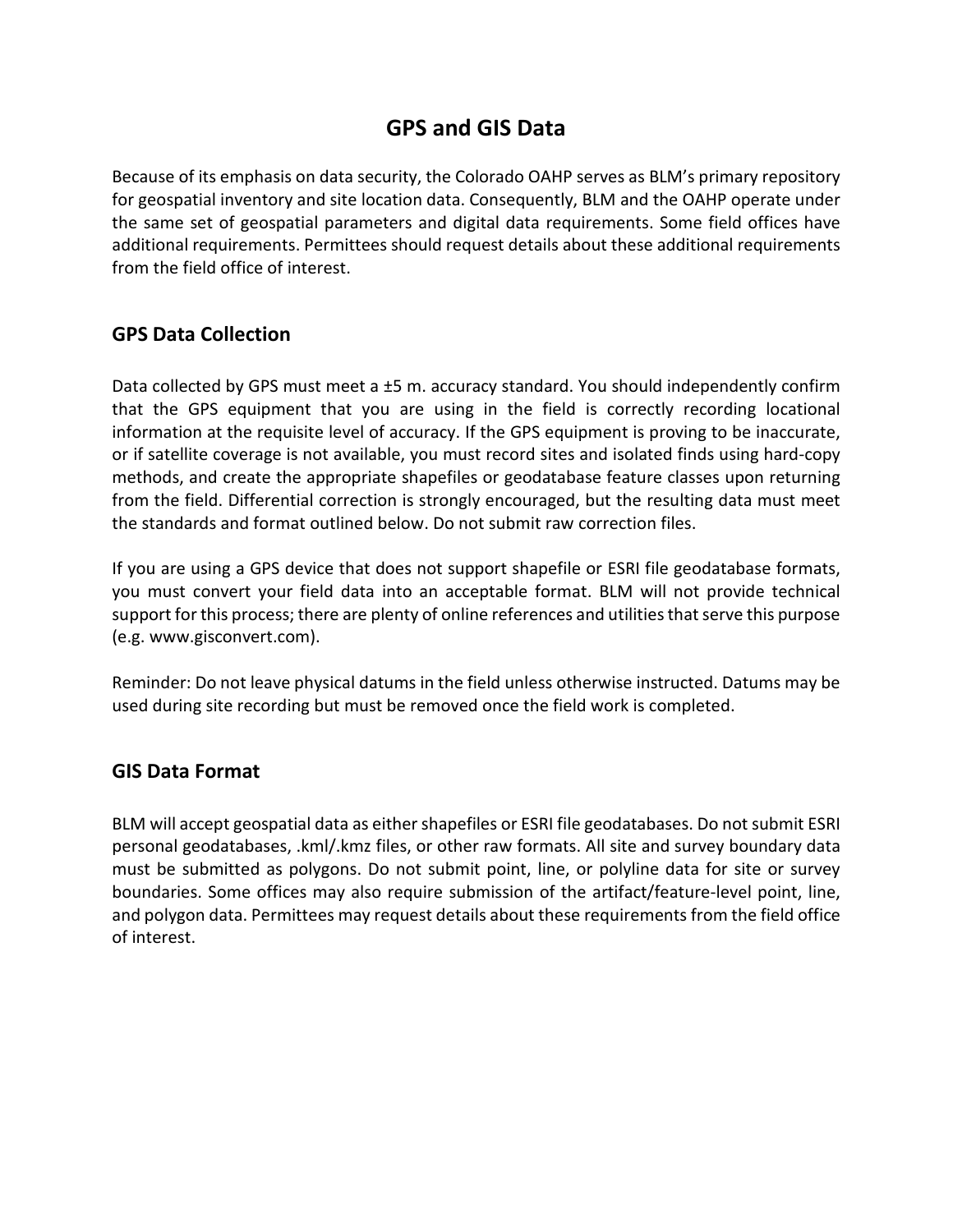## **Coordinate Systems**

All cultural resources data submitted to BLM must conform to one of two coordinate systems:

Projected Coordinate System (preferred) The accepted projected coordinate system is: Universal Transverse Mercator using the 1983 North American Datum.

**NAD\_83\_UTM\_Zone\_13N** – WKID: 26913 Authority: EPSG or **NAD\_83\_UTM\_Zone\_12N** – WKID: 26912 Authority: EPSG

The NAD 83 UTM projection is subdivided into zones. Most of Colorado is in Zone 13N, while the far western edge of the state is in Zone 12N. Surveys conducted within Zone 13 must be submitted in the Zone 13 projection. For those surveys that fall within Zone 12, please check with the field office with which you are working before submitting data; some offices no longer accept Zone 12 data and may require data reprojected to Zone 13. In such cases, the site form must clearly indicate "Zone 12 projected to Zone 13". Generally, the error resulting from the reprojection is negligible.

Geographic Coordinate System The accepted geographic coordinate system is:

## **GCS\_North\_American\_1983** – WKID: 4269 Authority: EPSG

Reminder: Do not use the 1927 North American Datum in either case.

## **Geometry Types**

All site and survey boundary data must be submitted as polygons. Do not use generic shapes (circle, oval, rectangle, etc.) to delineate site boundaries. All sites must be recorded with multiple vertices that precisely form the site boundary. Linear survey corridors must accurately reflect the width of the inventory (e.g., a 100'-wide inventory corridor should be buffered 50' in either direction from the centerline). Isolated finds may be created from a single point, but must be buffered and submitted to the BLM as polygons (the standard buffer is 4 meters). Isolated find polygons should be made to portray actual boundaries when possible and do not have to be circular (for example, 10 flakes found in a 12- by 8-meter area can be displayed as a 12- by 8 meter ellipse).

## **Attributes**

Site and survey attribute tables must conform to those presented in Appendix I. In both cases there is a set of core attributes that must be populated and an additional set of optional attributes that should be populated where possible.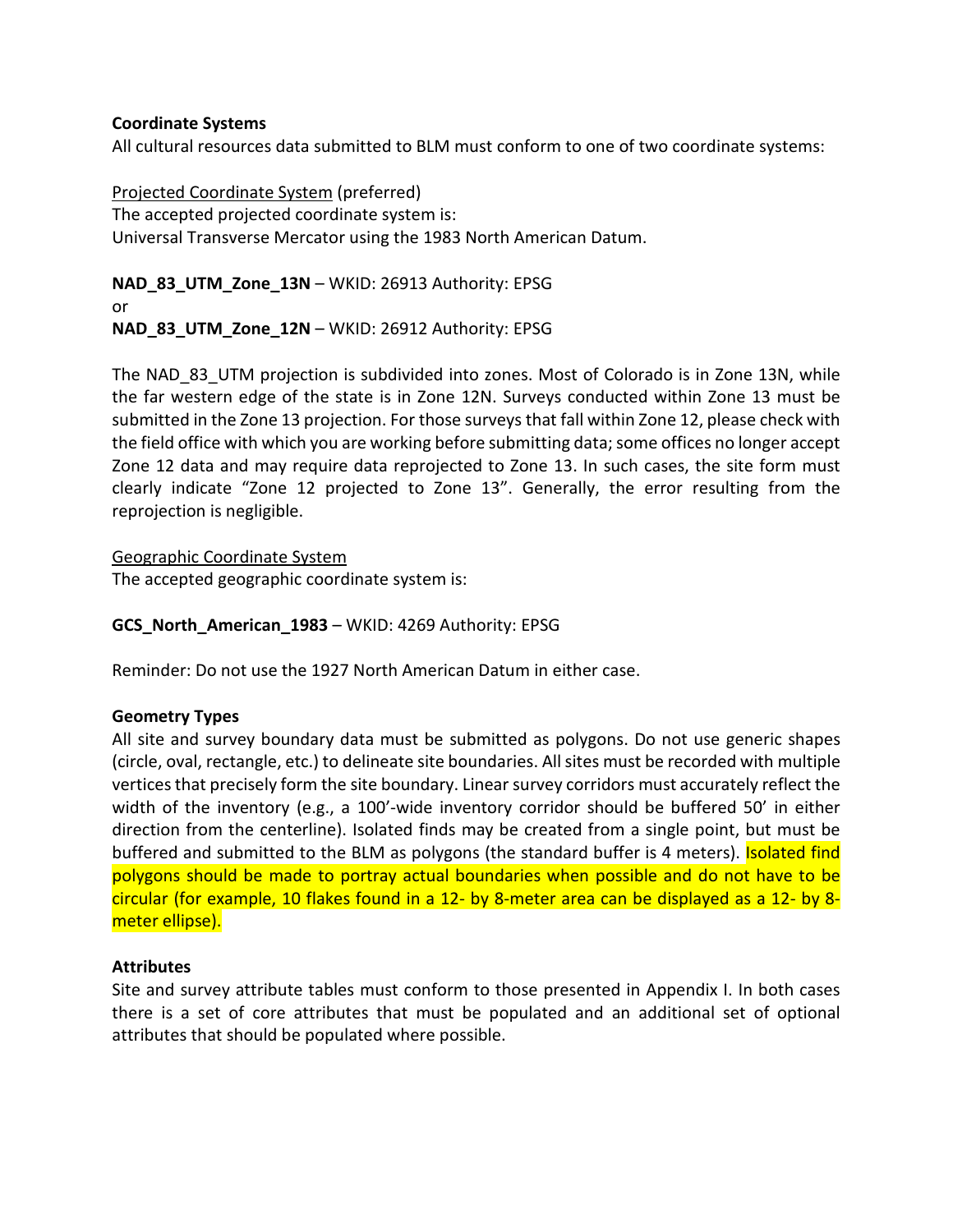## **Packaging and Delivery**

Do not submit sites and surveys in the same shapefile or feature class. Site shapefiles may contain multiple features (multiple sites), but the attribute table must clearly differentiate sites by Smithsonian Number. Sites that cross counties should be separated in the shapefile accordingly. Surveys should be submitted as a single row within the survey shapefile or geodatabase feature class. Where a survey comprises multiple discontinuous inventory areas, the resulting survey file should be submitted as a single, multipart polygon. That is, the individual areas should be dissolved to a single feature (single row) that includes all the individual surveyed areas. Individual rows for each survey area creates inconsistencies with the SHPO relational database, resulting in inaccurate data. See the ESRI help docs for more information.

Please use the "Check Geometry" tool or equivalent before submitting shapefiles or feature classes to BLM. If the tool identifies errors, correct them using the "Repair Geometry" tool before submission. See the ESRI help docs for more information.

Submit shapefiles or feature classes directly to BLM (not directly to the SHPO). The following outlines best practices for submitting digital data.

- Use short, uncomplicated names for shapefiles or geodatabases; use the OAHP document/project number in the feature class/shapefile title (e.g. ME\_LM\_R1000\_Survey, ME\_LM\_R1000\_Sites).
- Pay particular attention to path lengths; most operating systems and applications enforce a 256 character path length limit. Do not use long, redundant file names.
- If using shapefiles, ensure that all the requisite component files are included.
- Compress file geodatabases before submission.
- Do not nest compressed folders in other compressed folders.
- Use an underscore rather than a period or space in file names. This is particularly important when naming linear features, e.g. "5BL358 1" instead of "5BL358.1".
- Submit digital files on a flash drive, or via a secure file transfer protocol or other secure company website.
- Avoid using CDs where possible; many new computers do not have disk drives, and most field offices will no longer accept them; please consult the field office in question before submitting digital data on CD.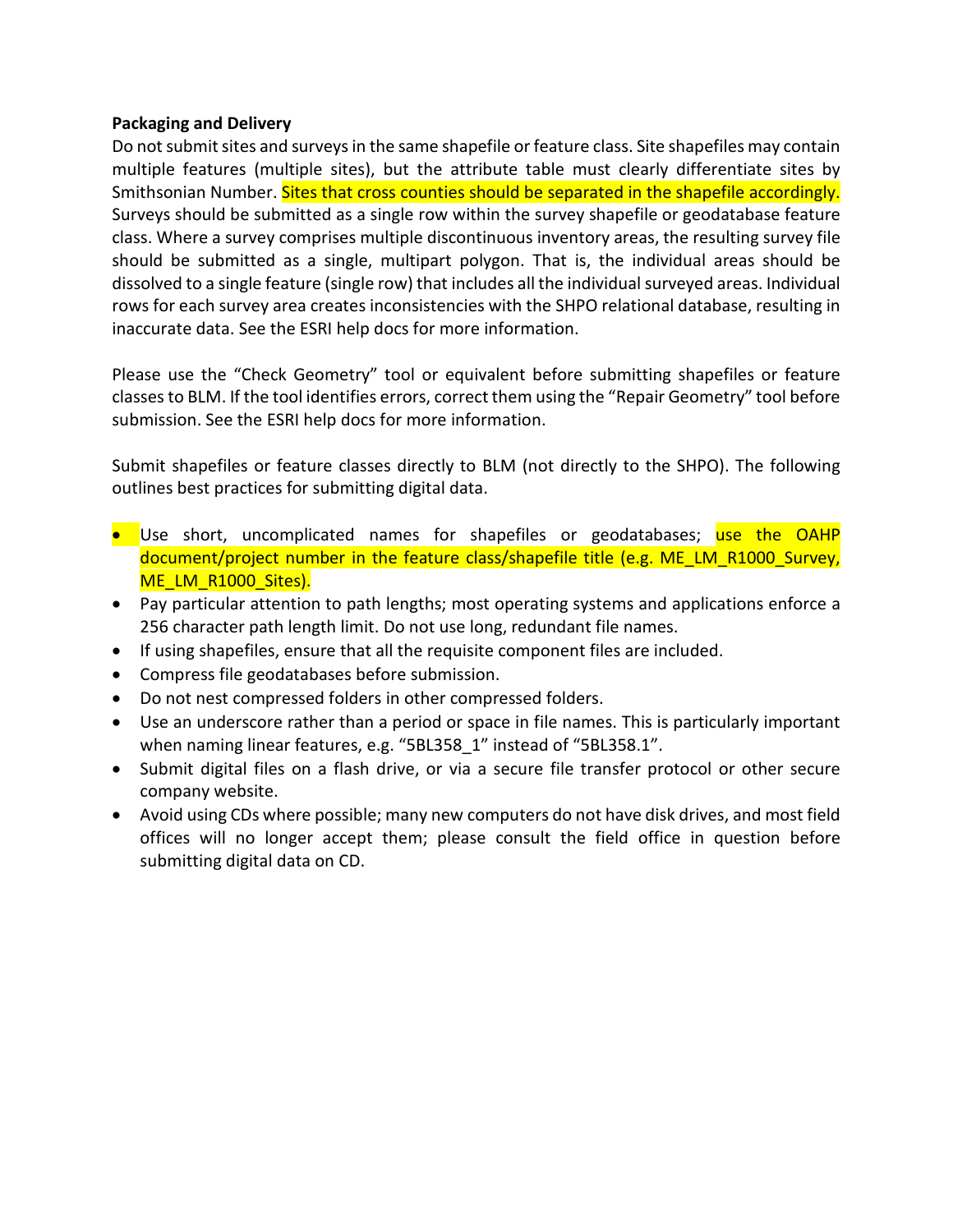# **SITE FORM AND REPORT DOCUMENTATION**

## **Report and Site Numbers**

Please request both BLM and SHPO report IDs from the BLM and not from the SHPO directly; request site and IF numbers directly from the SHPO.

## **Documentation Requirements[1](#page-4-0)**

All documentation must be submitted to BLM (not directly to the SHPO). Check with the BLM field office archaeologist before submitting draft documentation; most prefer to review draft deliverables electronically in Microsoft Word format (.docx). Ensure the draft versions are not locked or encrypted so that comments and suggested revisions can be added directly to the document. BLM and SHPO both generally prefer unbound copies (consult local field office) of final deliverables. Final PDF versions must be submitted to BLM at the end of the project and should be saved as either PDF/A-1a or PDF/A-1b. The final PDF versions must have the relevant SHPO and BLM numbers populated where appropriate throughout. PDFs created from scanned hard copies must be processed using optical character recognition (OCR) to make them searchable, or converted to PDF/A. Most BLM archaeologists prefer to receive draft documents in Word (.doc or .docx) format in order to use the built-in review functions (consult local field office). PDF is not recommended for review, but is the only format in which final reports and site forms will be accepted.

- Make sure that draft documents are not locked, secured, or encrypted as this prohibits electronic review.
- Compile all the PDFs of reports and site forms before submitting to BLM. BLM will not compile PDFs for contractors.
- The individual components of the site form (Management Data Form, component forms, maps, photographs and other documentation) must be compiled in a single file, titled by Smithsonian number as detailed below. IFs must include the IF form and map, along with any other relevant documentation, in a single file, titled by Smithsonian number as detailed below.
- Check with the BLM field office archaeologist for additional map documentation requirements; most require at least one site location map printed at 1:24,000 scale on a USGS topographic basemap.
- Make sure all report and site form deliverables are printed double-sided.

<span id="page-4-0"></span><sup>&</sup>lt;sup>1</sup> See the BLM Colorado Handbook (revised 2017), the 2014 BLM state Protocol, the OAHP Survey Manual (2007), and any relevant BLM field office or district standards and procedures documents for other reporting requirements.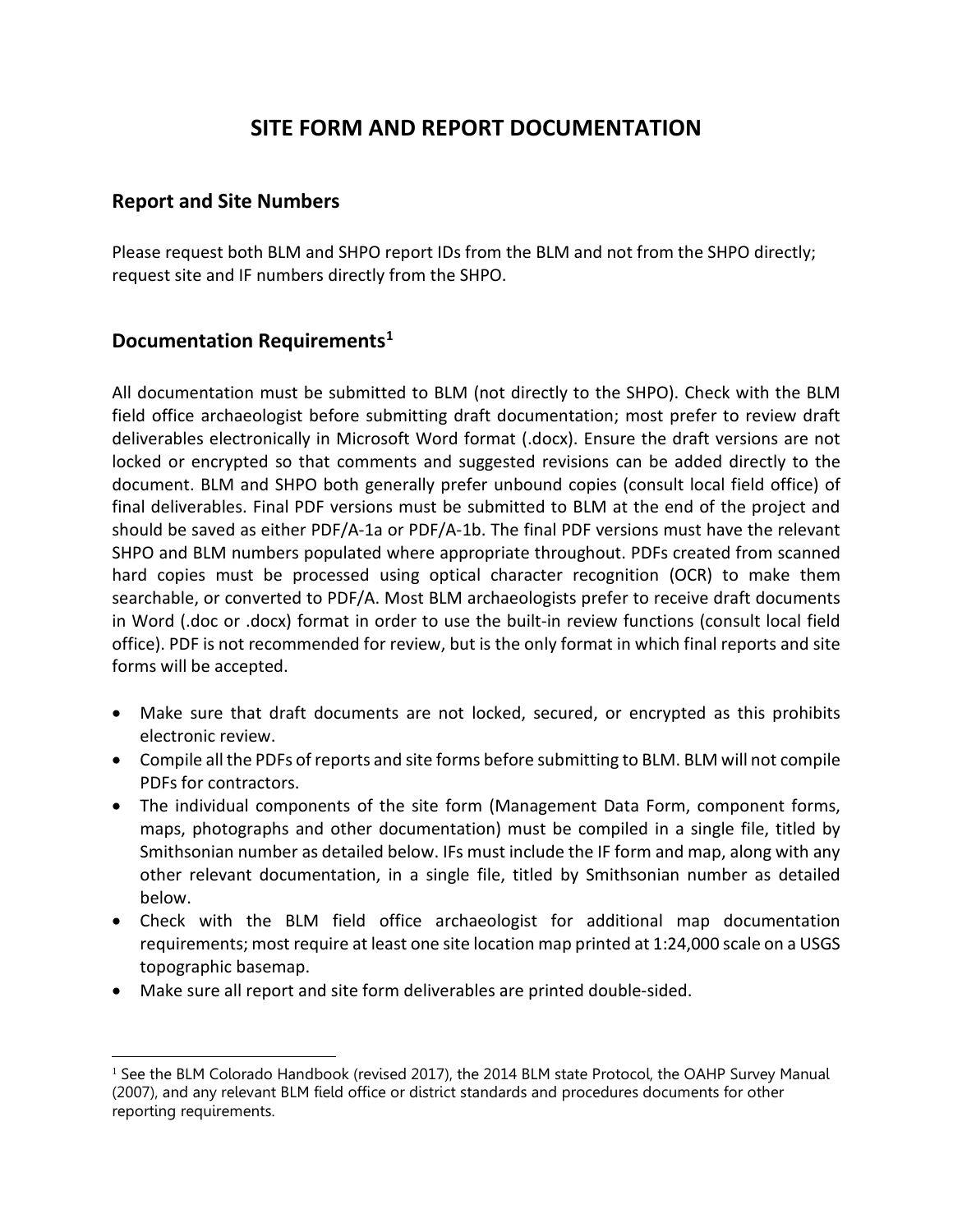• When submitting print copies of deliverables to other agencies (USFS, NPS, etc), send those materials to the other agencies directly. Do not send printed documents to BLM to be forwarded on your behalf.

#### **Naming Conventions**

Site and IF naming conventions are based on the Smithsonian trinomial; report naming conventions are based on the SHPO report number.

Site and IF forms must adhere to the following naming conventions:

**5\*\*\_\*\*\*\* (site or IF) 5\*\*\_\*\*\*\*\_\* (linear)**

where  $5^{**}$  is the county abbreviation (e.g.  $5PA$ ) and \*\*\*\* is the site number (and point number, if appropriate).

Reports must adhere to the following naming conventions, based on the SHPO document number:

#### **\*\*\_LM\_R\*\*\*\*** or **\*\*\_LM\_NR\*\*\*\***

where the first \*\* are the two-letter county code (e.g. FN), "R" for results and "NR" for no results, and the last series of \*\*\*\* is a SHPO-assigned consecutive number (e.g. FN\_LM\_NR1 or FN\_LM\_R236)

## **Photographs**

Photographs should follow the SHPO and SHF standards found at: <https://www.historycolorado.org/sites/default/files/media/document/2017/1527photo.pdf>

#### **Document Delivery**

The following outlines best practices for submitting digital site form and report content.

- Use an underscore rather than a period or space in file names.
- Submit digital files on a flash drive, or via a secure file transfer protocol or other secure company website.
- Avoid using CDs where possible; many new computers do not have disk drives, and most field offices will no longer accept them; please consult the field office in question before submitting digital data on CD.
- **DO NOT USE GENERIC FILE-SHARING SITES** such as Dropbox, Google Drive, etc. Most BLM offices are unable to create accounts for these and will not be able to download your data.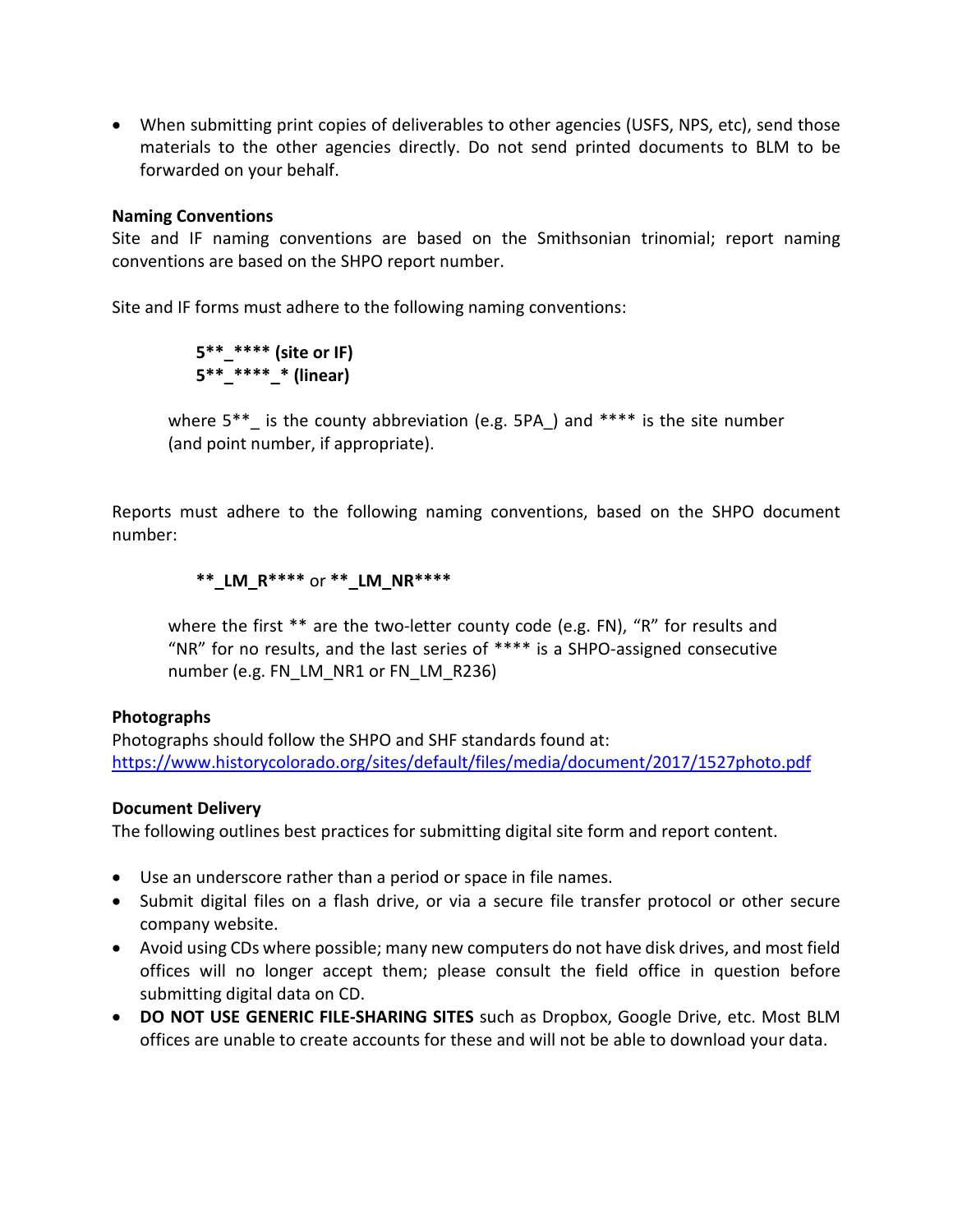# **APPENDIX I: GEPOSPATIAL DATA REQUIRED ATTRIBUTES**

Recommended fields are highlighted; all other fields are required.

# **SITE ATTRIBUTE TABLE**

| <b>Attribute</b>   | <b>Type</b> | <b>Definition</b>                                                                                                                                                                                                                                                                        |
|--------------------|-------------|------------------------------------------------------------------------------------------------------------------------------------------------------------------------------------------------------------------------------------------------------------------------------------------|
| ID                 | Integer     | Unique sequential numeric ID for a given spatial feature. (LEAVE BLANK)                                                                                                                                                                                                                  |
| SITE               | Text        | Smithsonian site number in SHPO format (ex 5ME.4000 or 5GF.342). Do not use leading<br>zeros in site IDs (e.g. 5LR.00462). Do not use zeros or underscores in the place of the<br>period (e.g. 5LR_462). Do not include any other descriptors (e.g. 5LR.462_IF) in the site<br>ID.       |
| SITE_NAME          | <b>Text</b> | Name of resource, if any.                                                                                                                                                                                                                                                                |
| AGENCY             | <b>Text</b> | Project number unique to the BLM agency/office responsible for the data.                                                                                                                                                                                                                 |
| SHPO_ID            | <b>Text</b> | Unique SHPO number referring to a specific report document.                                                                                                                                                                                                                              |
| DATE               | Date        | Date site was digitized in GIS.                                                                                                                                                                                                                                                          |
| ACRES              | Double      | Calculated area of the site in acres (must match site form information)                                                                                                                                                                                                                  |
| SITE_TYPE          | <b>Text</b> | General temporal affiliation<br>Use: [Historic / Prehistoric / Multicomponent / Protohistoric / Unknown ]                                                                                                                                                                                |
| SITE DESC          | <b>Text</b> | Brief description of resource (use standard terminology where possible)                                                                                                                                                                                                                  |
| LINEAR             | Integer     | Enter 1 or 0. A "1" denotes that the site is a linear site. A "0", the default, is used for all<br>non-linear sites.                                                                                                                                                                     |
| <b>ELIGIBILITY</b> | <b>Text</b> | Resource eligibility for the NRHP.<br>Use: [Eligible / Not Eligible / Needs Data / Supporting / Non-Supporting / Contributing<br>/ Non-Contributing ]                                                                                                                                    |
| ZONE               | Integer     | This is the UTM zone in which the site is located.                                                                                                                                                                                                                                       |
| X                  | Double      | The X coordinate in UTM meters of the center point of the site (can be automatically<br>calculated by GIS but must match info on site form)                                                                                                                                              |
| Y                  | Double      | The Y coordinate in UTM meters of the center point of the site (can be automatically<br>calculated by GIS but must match info on site form)                                                                                                                                              |
| <b>COMMENTS</b>    | <b>Text</b> | Any additional information not captured elsewhere.                                                                                                                                                                                                                                       |
| SOURCE             | Text        | BLM field office name                                                                                                                                                                                                                                                                    |
| BND_CMPLT          | Text        | Boundary completeness. Refers to the completeness of the site boundary. Values for<br>this field will either be Y (YES the boundary is complete) or N (NO the boundary of the<br>site is not complete or unknown) or 9 if the completeness of the site boundary has not<br>been checked. |
| <b>CONF</b>        | Text        | Confidence given to the spatial accuracy of the digitized feature. Values for this<br>attribute consist of LC (Low Confidence - ex: digitizing from hand drawn maps, or not<br>field checked), HC (High Confidence - collected via GPS units in the field) or P<br>(Paleontological).    |
| <b>VER</b>         | Text        | (LEAVE BLANK FOR OAHP use)                                                                                                                                                                                                                                                               |
| AREA               | Double      | Area of the spatial features in the data set (Calculate via GIS)                                                                                                                                                                                                                         |
| <b>PERIMETER</b>   | Double      | Perimeter of spatial features in the data set. (Calculate via GIS)                                                                                                                                                                                                                       |